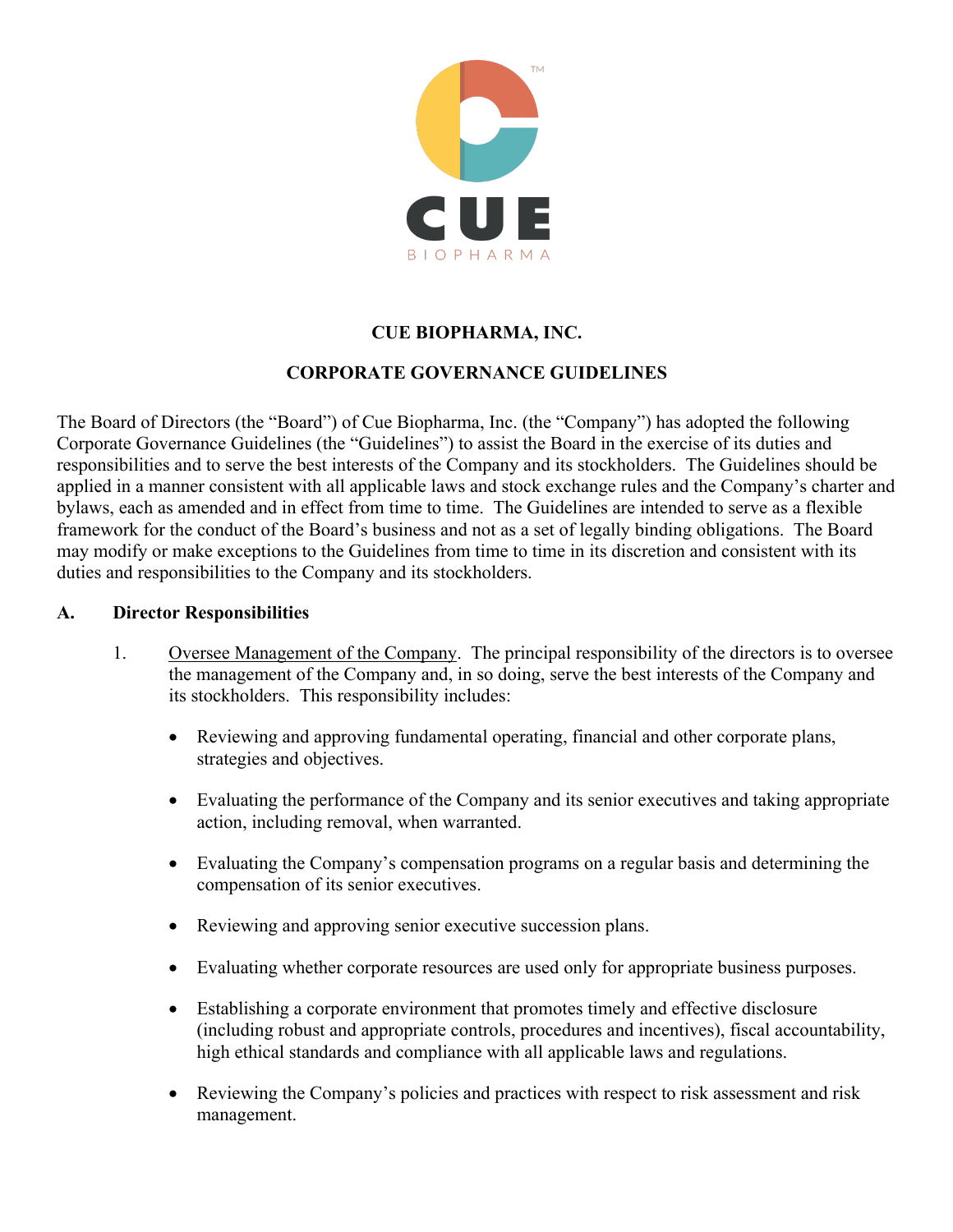- Reviewing and approving material transactions and commitments not entered into in the ordinary course of business.
- Developing a corporate governance structure that allows and encourages the Board to fulfill its responsibilities.
- Providing advice and assistance to the Company's senior executives.
- Evaluating the overall effectiveness of the Board and its committees.
- 2. Exercise Business Judgment. In discharging their fiduciary duties, directors are expected to exercise their business judgment to act in what they reasonably believe to be the best interests of the Company and its stockholders.
- 3. Understand the Company and its Business. Directors have an obligation to become and remain informed about the Company and its business, including the following:
	- The principal operational and financial objectives, strategies and plans of the Company.
	- The results of operations and financial condition of the Company and, if applicable, of significant subsidiaries and business segments.
	- The relative standing of the Company as compared to competitors.
	- The factors that determine the Company's success.
	- The risks and problems that affect the Company's business and prospects.
- 4. Establish Effective Systems. Directors are responsible for determining that effective systems are in place for the periodic and timely reporting to the Board on important matters concerning the Company, including the following:
	- Current business and financial performance, the degree of achievement of approved objectives and the need to address forward-planning issues.
	- Future business prospects and forecasts, including actions, facilities, personnel and financial resources required to achieve forecasted results.
	- Financial statements, with appropriate segment or divisional breakdowns.
	- Compliance programs to assure the Company's compliance with law and corporate policies.
	- Material litigation and governmental and regulatory matters.
	- Monitoring and, where appropriate, responding to communications from stockholders.

Directors should also periodically review the integrity of the Company's internal control and management information systems.

5. Board, Committee and Stockholder Meetings. Directors are responsible for attending Board meetings, meetings of committees on which they serve and the annual meeting of stockholders,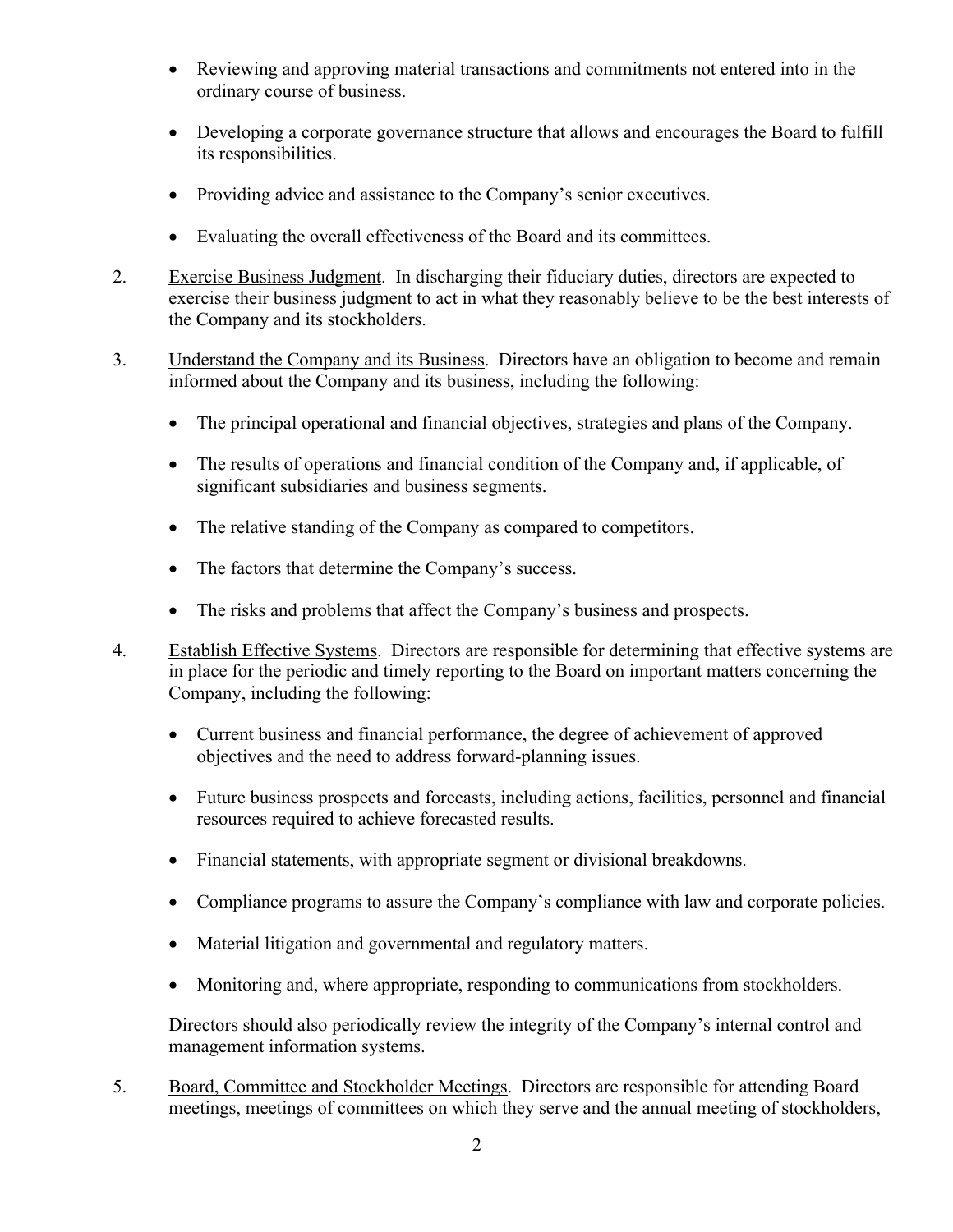and devoting the time needed, and meeting as frequently as necessary, to discharge their responsibilities properly.

6. Reliance on Management and Advisors; Indemnification. The directors are entitled to rely on the Company's senior executives and its outside advisors, auditors and legal counsel, except to the extent that any such person's integrity, honesty or competence is in doubt. The directors are also entitled to Company-provided indemnification, statutory exculpation and directors' and officers' liability insurance.

### **B. Director Qualification Standards**

- 1. Independence. Except as may otherwise be permitted by Nasdaq rules, a majority of the members of the Board shall be independent directors. To be considered independent: (1) a director must be independent as determined under Rule 5605(a)(2) of the rules of the Nasdaq Stock Market and (2) in the Board's judgment, the director must not have a relationship with the Company that would interfere with the exercise of independent judgment in carrying out the responsibilities of a director.
- 2. Size of the Board. The Board will periodically consider whether the size of the Board is appropriate given the Company's present circumstances and any changes in the Company's business.
- 3. Other Directorships. A director shall limit the number of other public company boards on which he or she serves so that he or she is able to devote adequate time to his or her duties to the Company, including preparing for and attending meetings. Directors should advise the Chairman of the Board and the Chairman of the Corporate Governance and Nominating Committee in advance of accepting an invitation to serve on another public company board. Service on boards and/or committees of other organizations shall comply with the Company's conflict of interest policies.
- 4. Tenure. The Board does not believe it should establish term limits. Term limits could result in the loss of directors who have been able to develop, over a period of time, increasing insight into the Company and its operations and an institutional memory that benefit the entire membership of the Board as well as management. As an alternative to term limits, the Corporate Governance and Nominating Committee shall review each director's continuation on the Board in conjunction with selecting nominees for election to the Board. This will allow each director the opportunity to conveniently confirm his or her desire to continue as a member of the Board and allow the Company to conveniently replace directors who are no longer interested or effective.
- 5. Retirement. Any director who reaches the age of 75 while serving as a director will offer to tender his or her resignation, and the Corporate Governance and Nominating Committee will recommend to the Board whether such resignation should be accepted.
- 6. Board Leadership Structure. The Corporate Governance and Nominating Committee shall periodically assess the Board's leadership structure, including whether the offices of Chairman of the Board and Chief Executive Officer should be separate, whether the Company should have an independent "Lead Director" in the event that the Chairman of the Board is not an independent director, and why the Board's leadership structure is appropriate given the specific characteristics or circumstances of the Company. In the event that the Chairman of the Board is not an independent director, the Corporate Governance and Nominating Committee may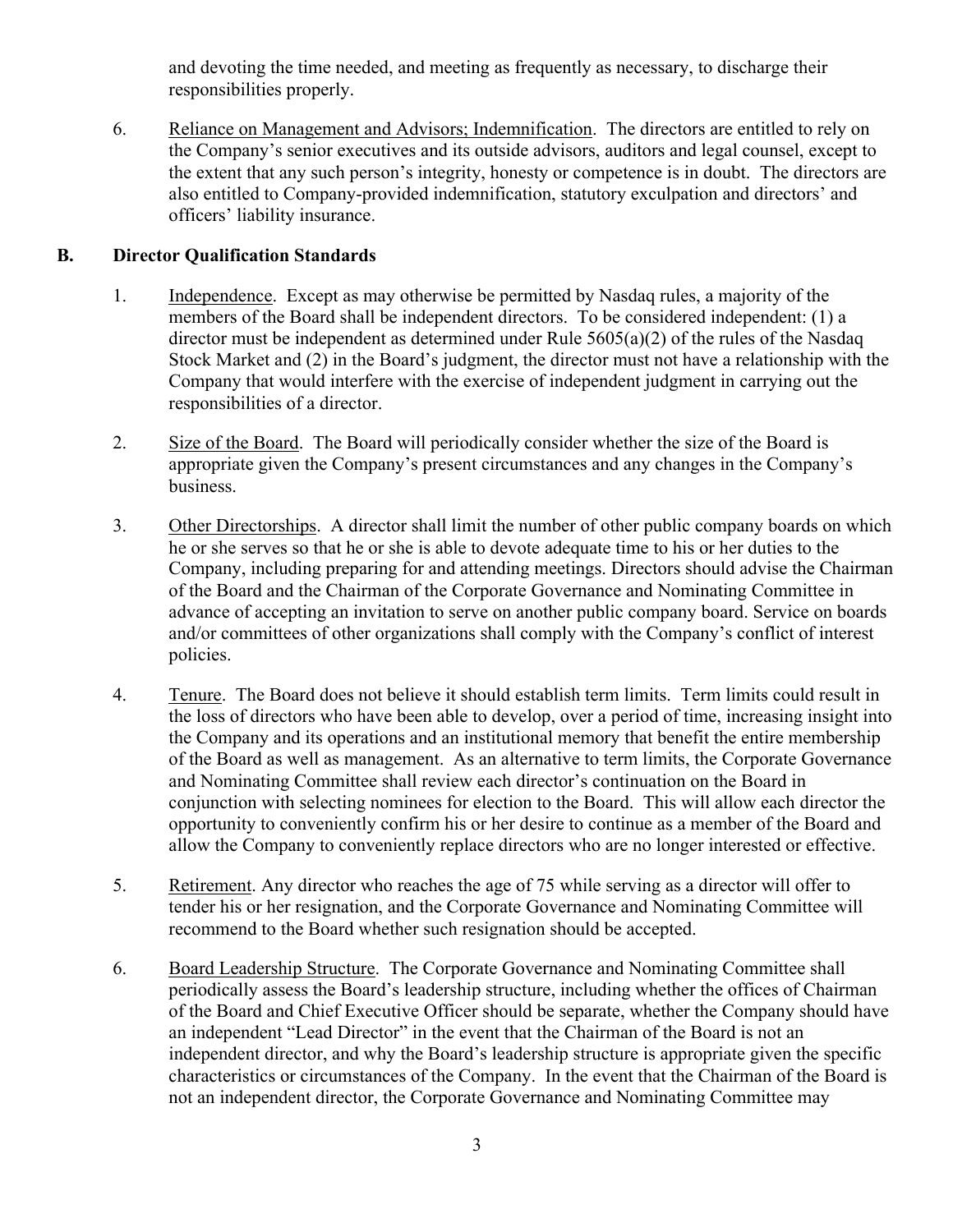designate an independent director to serve as "Lead Director," who shall be approved by a majority of the independent directors.

The Lead Director, if one is appointed, shall:

- Chair any meeting of the independent directors in executive session;
- Meet with any director who is not adequately performing his or her duties as a member of the Board or any committee;
- Facilitate communications between other members of the Board and the Chairman of the Board and/or the Chief Executive Officer; however, each director is free to communicate directly with the Chairman of the Board and with the Chief Executive Officer;
- Monitor, with the assistance of the General Counsel, communications from stockholders and other interested parties and provide copies or summaries to the other directors as he or she considers appropriate;
- Work with the Chairman of the Board in the preparation of the agenda for each Board meeting and in determining the need for special meetings of the Board; and
- Otherwise consult with the Chairman of the Board and/or the Chief Executive Officer on matters relating to corporate governance and Board performance.
- 7. Selection of New Director Candidates. Except where the Company is legally required by contract, bylaw or otherwise to provide third parties with the right to nominate directors, the Corporate Governance and Nominating Committee shall be responsible for (i) identifying individuals qualified to become Board members, consistent with criteria approved by the Board, and (ii) recommending to the Board the persons to be nominated for election as directors at any meeting of stockholders and the persons to be elected by the Board to fill any vacancies on the Board. Director nominees shall be considered for recommendation by the Corporate Governance and Nominating Committee in accordance with these Guidelines, the policies and principles in its charter and the criteria set forth in Attachment A to these Guidelines. It is expected that the Corporate Governance and Nominating Committee will have direct input from the Chairman of the Board, the Chief Executive Officer and, if one is appointed, the Lead Director. The Corporate Governance and Nominating Committee shall consider candidates proposed by stockholders.
- 8. Extending the Invitation to a New Director Candidate to Join the Board. The invitation to join the Board should be extended either by the Chairman of the Board, on behalf of the Board, or the Chairman of the Corporate Governance and Nominating Committee, on behalf of such Committee.
- 9. Former Chief Executive Officer's Board Membership. The Board believes that the continuation of a former Chief Executive Officer of the Company on the Board is a matter to be decided in each individual instance by the Board, upon recommendation of the Corporate Governance and Nominating Committee. Accordingly, when the Chief Executive Officer ceases to serve in that position, he or she will be expected to resign from the Board if so requested by the Board, upon recommendation of the Corporate Governance and Nominating Committee.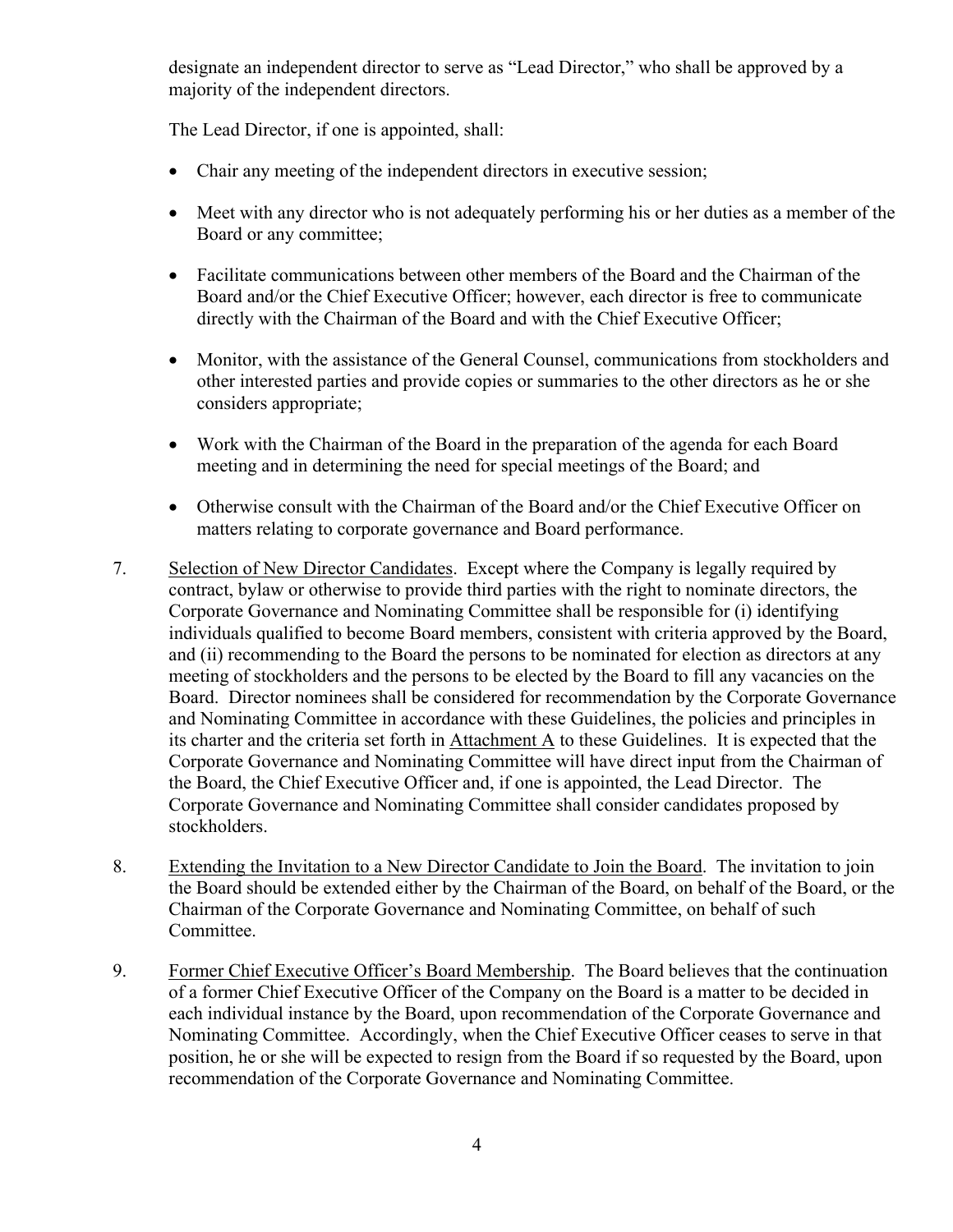## **C. Board Meetings**

- 1. Selection of Agenda Items. The Chairman of the Board shall approve the agenda for each Board meeting. Each Board member is free to suggest the inclusion of agenda items and is free to raise at any Board meeting subjects that are not on the agenda for that meeting.
- 2. Frequency and Length of Meetings. The Chairman of the Board, in consultation with the members of the Board, shall determine the frequency and length of the Board meetings. Special meetings may be called from time to time as determined by the needs of the business.
- 3. Advance Distribution of Materials. Information and data that are important to the Board's understanding of the business to be conducted at a Board or committee meeting should generally be distributed in writing to the directors before the meeting, and directors should review these materials in advance of the meeting. The Company will endeavor to send materials to the directors at least five (5) days in advance of a Board or committee meeting, when practicable to do so. The Board acknowledges that certain items to be discussed at a Board or committee meeting may be of an extremely confidential or time-sensitive nature and that the distribution of materials on these matters prior to meetings may not be appropriate or practicable. Presentations made at Board meetings should do more than summarize previously distributed Board meeting materials.
- 4. Executive Sessions. The independent directors shall meet in executive session at least twice a year to discuss, among other matters, the performance of the Chief Executive Officer. The independent directors will meet in executive session at other times at the request of any independent director. Absent unusual circumstances, these sessions shall be held in conjunction with regular Board meetings. The director who presides at these meetings shall be the Chairman of the Board (if an independent director), or the Lead Director (if one is appointed), or otherwise the Chairman of the Corporate Governance and Nominating Committee or the director chosen by the independent directors.
- 5. Attendance of Non-Directors at Board Meetings. The Board encourages the senior executives of the Company to, from time to time, bring Company personnel into Board meetings who (i) can provide additional insight into the items being discussed because of personal involvement in these areas or (ii) should be given exposure to the Board.

## **D. Board Committees**

- 1. Key Committees. The Board shall have at all times an Audit Committee, a Compensation Committee and a Corporate Governance and Nominating Committee. Each such committee shall have a charter that has been approved by the Board. The Board may, from time to time, establish or maintain additional committees as necessary or appropriate.
- 2. Assignment and Rotation of Committee Members. The Corporate Governance and Nominating Committee shall be responsible for recommending to the Board the directors to be appointed to each committee of the Board. Except as otherwise permitted by the applicable rules of the U.S. Securities and Exchange Commission and Nasdaq, each member of the Audit Committee, the Compensation Committee and the Corporate Governance and Nominating Committee shall be an "independent director" as defined by such rules.
- 3. Committee Charters. In accordance with the applicable rules of Nasdaq, the charters of the Audit Committee, the Compensation Committee and the Corporate Governance and Nominating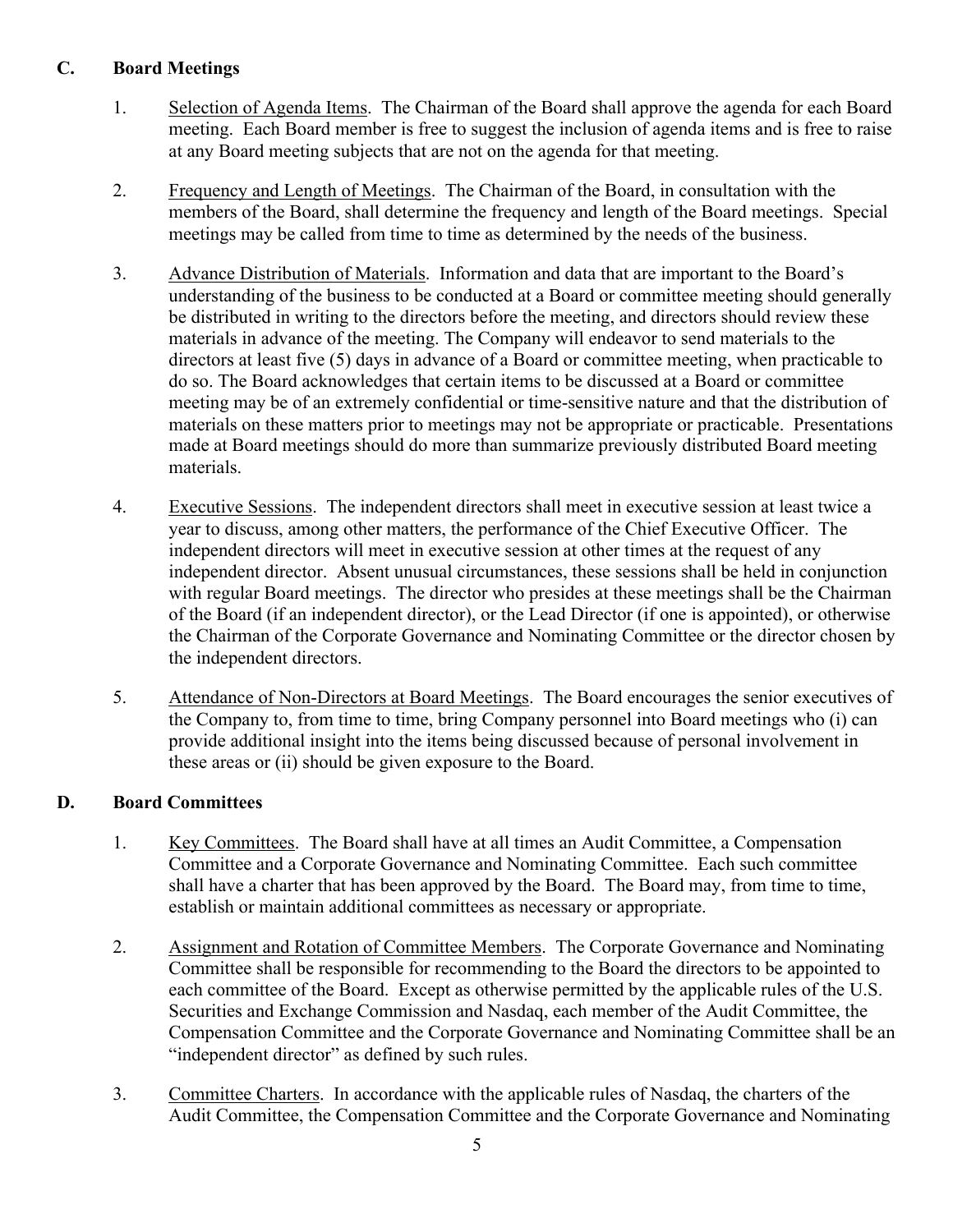Committee shall set forth the purposes, goals and responsibilities of the committees as well as qualifications for committee membership, procedures for committee member appointment and removal, committee structure and operations and committee reporting to the Board. The Board shall, from time to time as it deems appropriate, review and reassess the adequacy of each charter and make appropriate changes.

- 4. Selection of Agenda Items. The chairman of each committee, in consultation with the committee members, shall develop the committee's agenda. At the beginning of the year each committee shall establish a schedule of subjects to be discussed during the year (to the extent practicable).
- 5. Frequency and Length of Committee Meetings. The chairman of each committee, in consultation with the committee members, shall determine the frequency and length of the committee meetings consistent with any requirements set forth in the committee's charter. Special meetings may be called from time to time as determined by the needs of the business and the responsibilities of the committees.

#### **E. Director Access to Management and Independent Advisors**

- 1. Access to Officers and Employees. Directors have full and free access to officers and employees of the Company. Any meetings or contacts that a director wishes to initiate may be arranged through the Chief Executive Officer or the Secretary or directly by the director. The directors shall use their judgment to ensure that any such contact is not disruptive to the business operations of the Company and shall, to the extent appropriate, copy the Chief Executive Officer on any written communications between a director and an officer or employee of the Company.
- 2. Access to Independent Advisors. The Board and each committee have the power to hire and consult with independent legal, financial or other advisors for the benefit of the Board or such committee, as they may deem necessary, without consulting or obtaining the approval of any officer of the Company in advance. In the discretion of the Board or applicable committee, such independent advisors may (but need not) be the regular advisors to the Company. The Board or any such committee is empowered, without further action by the Company, to cause the Company to pay the compensation of such advisors as established by the Board or any such committee.

#### **F. Director Compensation**

- 1. Role of Board and Compensation Committee. The form and amount of director compensation shall be determined by the Board in accordance with the policies and principles set forth below. The Compensation Committee shall periodically review the compensation of the Company's directors. The Compensation Committee shall consider that questions as to directors' independence may be raised if director compensation and perquisites exceed customary levels, if the Company makes substantial charitable contributions to organizations with which a director is affiliated or if the Company enters into consulting contracts or business arrangements with (or provides other indirect forms of compensation to) a director or an organization with which the director is affiliated.
- 2. Form of Compensation. The Board believes that directors should be incentivized to focus on long-term stockholder value. Including equity as part of director compensation helps align the interest of directors with those of the Company's stockholders.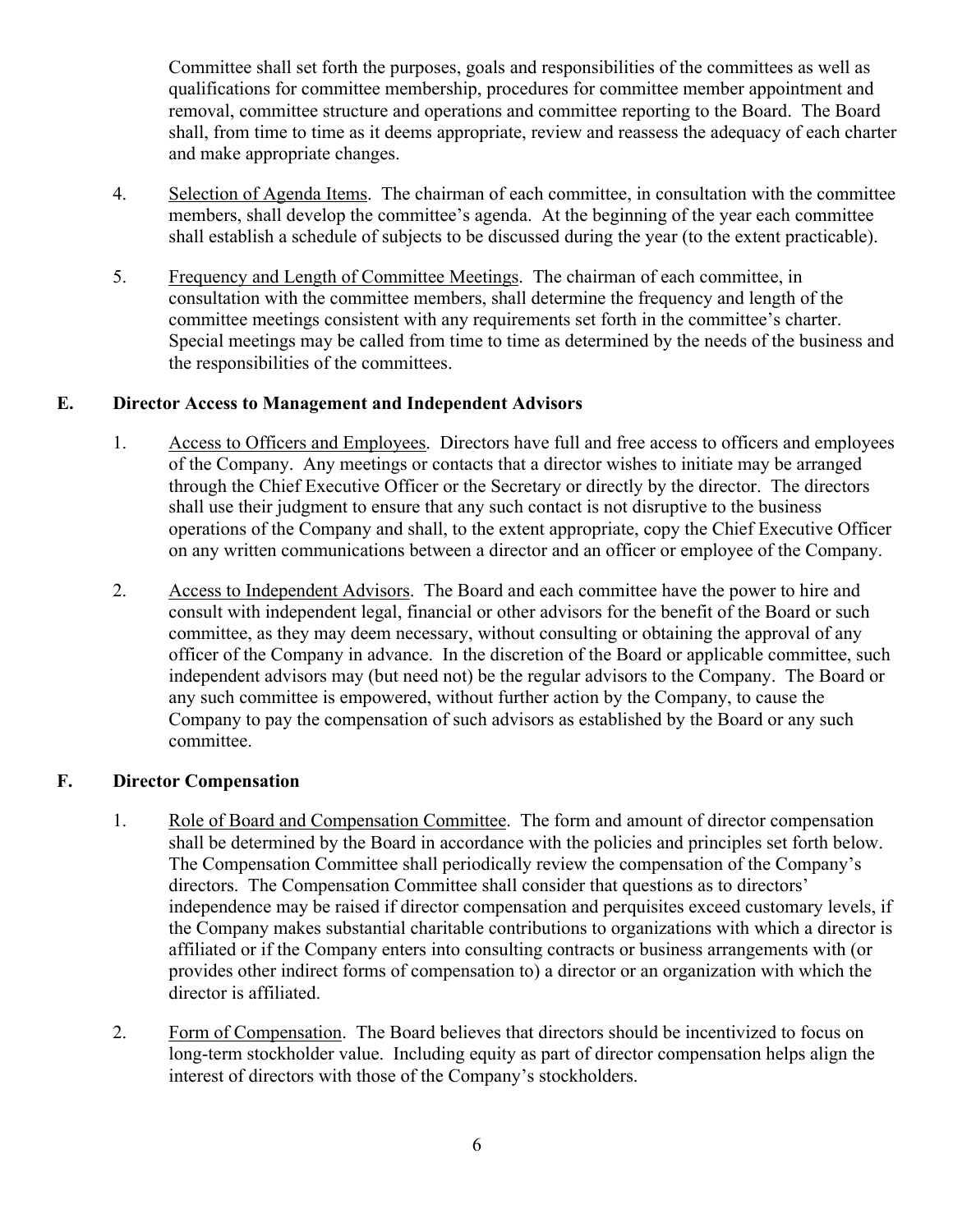- 3. Amount of Consideration. The Company seeks to attract exceptional talent to its Board. Therefore, the Company's policy is to compensate directors competitively relative to comparable companies. The Company's management shall, from time to time, present a comparison report to the Board, comparing the Company's director compensation with that of comparable companies. The Board believes that it is appropriate for the Chairman of the Board and the chairmen and members of the committees to receive additional compensation for their services in those positions.
- 4. Employee Directors. Directors who are also employees of the Company shall receive no additional compensation for Board or committee service.

### **G. Director Orientation and Continuing Education**

- 1. Director Orientation. The Board and the Company's management shall conduct a mandatory orientation program for new directors. The orientation program shall include presentations by management to familiarize new directors with the Company's strategic plans, its significant financial, accounting and risk management issues, its compliance programs, its code of business conduct and ethics, its principal officers, its internal and independent auditors and its General Counsel and outside legal advisors. In addition, the orientation program shall include a review of the Company's expectations of its directors in terms of time and effort, a review of the directors' fiduciary duties and visits to Company headquarters and, to the extent practical, certain of the Company's significant facilities. All other directors are also invited to attend the orientation program.
- 2. Continuing Education. Each director is expected to be involved in continuing director education on an ongoing basis to enable him or her to better perform his or her duties and to recognize and deal appropriately with issues that arise. The Company shall pay all reasonable expenses related to continuing director education.

### **H. Management Evaluation and Succession**

- 1. Selection of Chief Executive Officer. The Board selects the Company's Chief Executive Officer in the manner that it determines to be in the best interests of the Company's stockholders.
- 2. Evaluation of Chief Executive Officer. The Compensation Committee shall be responsible for overseeing the annual evaluation of the Chief Executive Officer. The Compensation Committee shall determine the nature of the evaluation, supervise the conduct of the evaluation and prepare an assessment of the performance of the Chief Executive Officer, to be discussed with the Board. The Board shall review the assessment to ensure that the Chief Executive Officer is providing the best leadership for the Company over both the long- and short-term.
- 3. Succession of Senior Executives. The Corporate Governance and Nominating Committee shall be responsible for periodically reviewing and making recommendations to the Board relating to succession planning for senior executives.

### **I. Annual Performance Evaluation of the Board**

The Corporate Governance and Nominating Committee shall oversee an annual self-evaluation of the Board to determine whether it and its committees are functioning effectively. The Corporate Governance and Nominating Committee shall determine the nature of the evaluation, supervise the conduct of the evaluation and prepare an assessment of the Board's performance, to be discussed with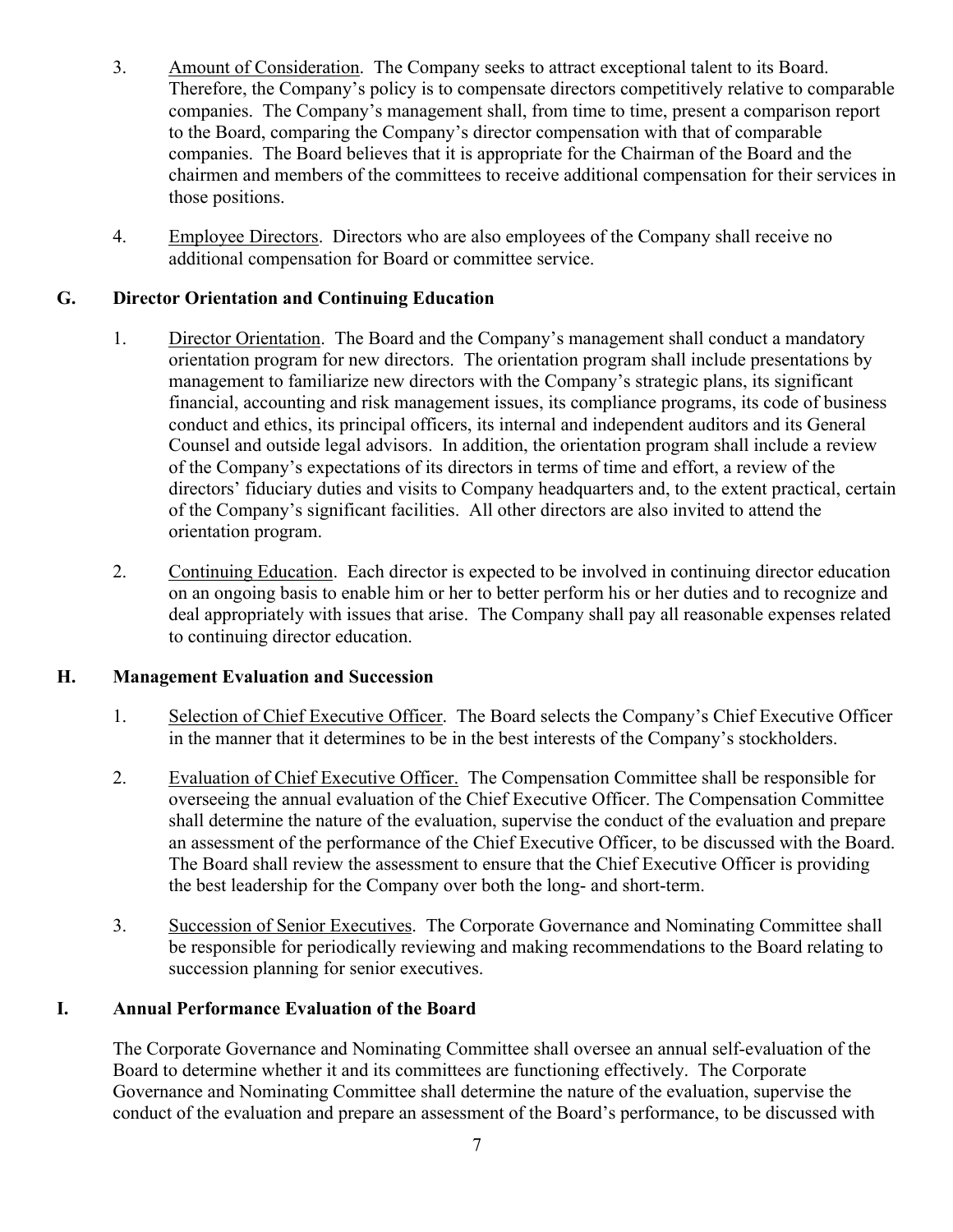the Board. The purpose of this process is to improve the effectiveness of the Board and its committees and not to target individual Board members.

### **J. Board Interaction with Stockholders, Institutional Investors, the Press, Customers, Etc.**

The Board believes that the Chief Executive Officer and his or her designees speak for the Company. Individual Board members may, from time to time, meet or otherwise communicate with various constituencies that are involved with the Company. It is, however, expected that Board members would do so with the knowledge of and, absent unusual circumstances or as contemplated by the committee charters, only at the request of the Company's senior executives.

The Board will give appropriate attention to written communications that are submitted by stockholders and other interested parties, and will respond if and as appropriate. Absent unusual circumstances or as contemplated by the committee charters, the Chairman of the Board (if an independent director), or the Lead Director (if one is appointed), or otherwise the Chairman of the Corporate Governance and Nominating Committee shall, subject to advice and assistance from the General Counsel, (1) be primarily responsible for monitoring communications from shareholders and other interested parties, and (2) provide copies or summaries of such communications to the other directors as he or she considers appropriate.

### **K. Periodic Review of the Corporate Governance Guidelines**

The Corporate Governance and Nominating Committee shall, from time to time as it deems appropriate, review and reassess the adequacy of these Guidelines and recommend any proposed changes to the Board for approval.